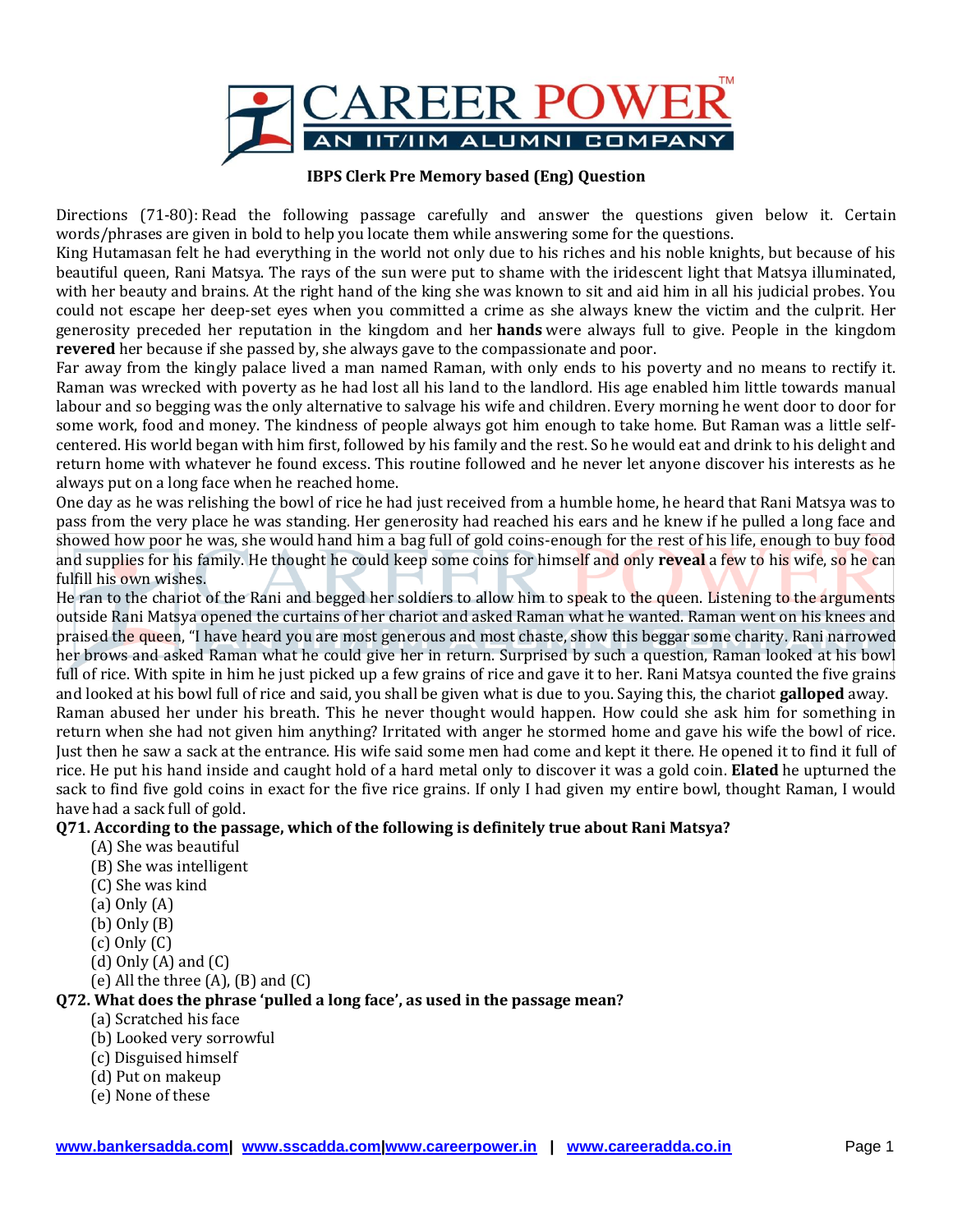## **Q73. What can possibly be the moral of the story?**

- (a) Do onto others as you would want others to do to you.
- (b) Patience is a virtue.
- (c) Winning is not everything, it is the journey that counts.
- (d) Change is the only constant thing in life.
- (e) Teamwork is more we and less me

## **Q74. Why was begging the only option for Raman to get food?**

- (a) Raman belonged to a family of beggars.
- (b) Begging was the easiest way for him to obtain food.
- (c) Raman's family had forced him to beg.
- (d) He had lost all his property and was too old to do manual work.
- (e) None of these

#### **Q75. Which of the following words can be used to describe Raman?**

- (A) Deceitful
- (B) Selfish
- (C) Timid
- (a) Only (A)
- (b) Only (B)
- $(c)$  Only  $(A)$  and  $(B)$
- $(d)$  Only  $(B)$  and  $(C)$
- (e) All the three  $(A)$ ,  $(B)$  and  $(C)$

#### **Q76. Choose the word which is most similar in meaning to the word given below, as used in the passage.**

- **GALLOPED**
	- (a) hurtled
	- (b) stumbled
	- (c) slumbered
	- (d) jumped
	- (e) ran

**Q77. Choose the word which is most similar in meaning to the word given below, as used in the passage.**

- **REVERED**
- (a) remembered
- (b) feared
- (c) talked about
- (d) embraced
- (e) respected

#### **Q78. Choose the word which is most similar in meaning to the word given below, as used in the passage.**

#### **HANDS**

- (a) arm
- (b) throw
- (c) give
- (d) limb
- (e) lend

#### **Q79. Choose the word which is most opposite in meaning to the word given below, as used in the passage.**

- **REVEAL**
- (a) stop
- (b) conceal
- (c) present
- (d) pending
- (e) tell

## **Q80. Choose the word which is most opposite in meaning to the word given below, as used in the passage.**

- **ELATED**
- (a) afraid
- (b) poor
- (c) happy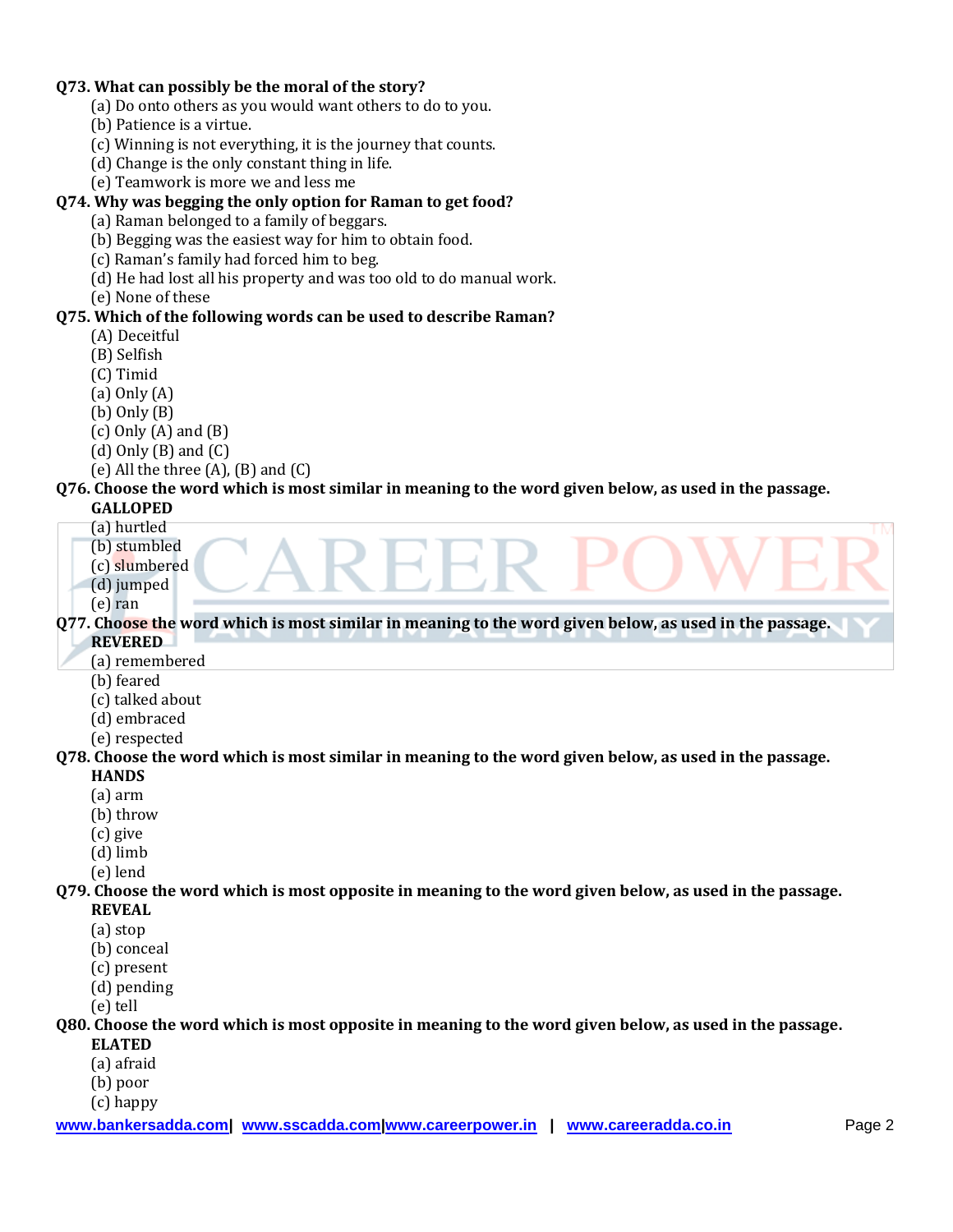(d) depressed (e) grounded

Directions (81-90): Find out the error, if any. If there is no error, the answer is (e), i.e. No error. (Ignore the errors of punctuation, if any.)

- Q81. Despite of their best efforts (a)/ they failed to retain (b)/ the contract due to (c)/ unwanted political interference. (d)/ No error (e).
- 082. We had decided (a)/ to scrap the project (b)/ but the chairman insisted with (c)/ its continuation on the same terms. (d)/ No error (e).
- Q83. Because of his prolonged illness (a)/ he could not concentrate (b)/ on his studies although (c)/ he was very much desired to do so. (d)/ No error (e).
- Q84. You must realize (a)/ how importance it is (b)/ to give away to the needy (c)/ whatever you possess in excess. (d)/ No error (e).
- Q85. Most of the travellers experienced (a)/ a shock when they arrived (b)/ at the museum only to find  $(c)$ / that it had been burgled. (d)/ No error (e).
- Q86. How people do (a)/ to earn their bread (b)/ is dependent largely on  $(c)$ / the locality where they live. (d)/ No error (e).
- Q87. He took a sharp knife (a)/ and torn the covering. (b)/ made of cardboard (c)/ but could not open the packet. (d)/ No error (e).
- 088. All of us are aware that (a)/ Shankar has been suffering (b)/ from fever since ten days (c)/ and has been resting. (d)/ No error (e)
- Q89. Both of them genuinely helped (a)/ each other when their (b)/ families were going (c)/ through a bad patch. (d)/ No error (e)
- Q90. Some people have (a)/ generously contributed to the welfare fund (b)/ but they wanted that therenames (c)/ should not be published. (d)/ No error (e).

Directions (91-100):In the following passage, some of the words have been left out, each of which is indicated by a number. Find the suitable word from the options given against each number and fill up the blanks with appropriate words to make the paragraph meaningfully complete.

Once upon a time there was a prince who wanted to marry a princess; but she would have to be a real princess. He **…(91)…** all over the world to find one, but nowhere could he get what he wanted. One evening during a terrible storm; there was thunder and lightning, and the rain poured down in torrents. Suddenly a knocking was **..(92)..** at the palace door, and the old king went to open it. It was a princess standing out there. But, good gracious ! What a sight the rain and the wind had made her look. The water ran down her hair and clothes; into the toes of her shoes and out again at the heels. And yet she insisted that she was a real princess. Well, we'll soon **…(93)…** out, thought the old queen. But she said nothing, went into the bedroom, took all the bedding off the bedstead, and **..(94)..**a pea on the bottom; then she took twenty mattresses and laid them on the pea, and then twenty quilts on **…(95)…** of the mattresses. On this the princess had to lie all night. In the **..(96)..** she was asked how she had slept. "Oh, very badly !" said she. "I scarcely closed my eyes all night. Heaven only knows what was in the bed. But I was lying on something hard, as a**…(97)…** I am black and blue all over my body. It's horrible !" Now they knew that she was a real princess because she had **..(98)..** the pea right through the twenty mattresses and the twenty quilts. Nobody but a real princess could be as irritable **..(99)..** as that. So the prince took her for his wife, for now he**…(100)…** that he had a real princess.

Q91. (a) called

- (b) tour
- (c) sent
- (d) saw
- (e) travelled
- Q92. (a) made
	- (b) felt
	- (c) heard
	- (d) seen
	- (e) sounded
- Q93. (a) assure
	- (b) find
	- (c) judge